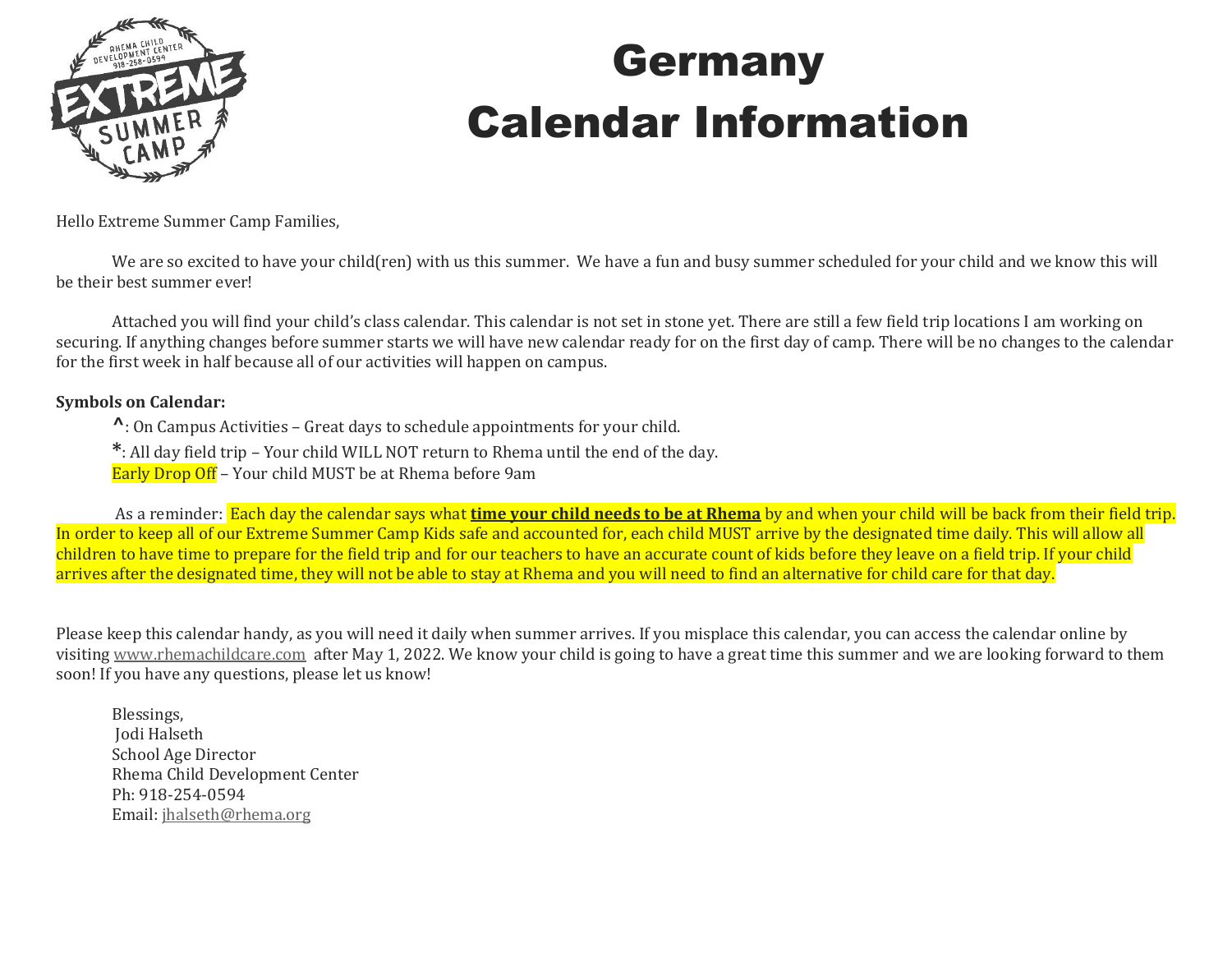

# **RCDC Extreme Summer Camp Germany| 3rd Grade May 2022**

| Sunday | Monday                                      | Tuesday                                                                                               | Wednesday                                                             | Thursday                                                                           | Friday                                                           | Saturday |
|--------|---------------------------------------------|-------------------------------------------------------------------------------------------------------|-----------------------------------------------------------------------|------------------------------------------------------------------------------------|------------------------------------------------------------------|----------|
| 22     | 23                                          | 24                                                                                                    | 25                                                                    | 26                                                                                 | Fun Friday 27                                                    | 28       |
|        | ^Welcome &<br>Get to Know<br>you Games      | <b>^Team Building</b><br>Activities<br>9:30-11:30am<br>^Freckles Treat<br>Trailer<br>1:30-2:30pm      | ^Tie Dye<br>9:30-11:30am<br>^Classroom<br>Explorations<br>1:30-2:30pm | ^NRC: Roller<br><b>Skating</b><br>9:00-11:30am<br>^NRC: Inflatables<br>1:00-3:30pm | ^Rhema Tour<br>9:30-11:30am<br><b>Movie: Sing</b><br>1:00-3:30pm |          |
| 29     | 30                                          | 31                                                                                                    |                                                                       |                                                                                    |                                                                  |          |
|        | <b>CLOSED</b> for<br><b>Memorial</b><br>Day | ^Summer Camp<br>Orientation<br>9:30-11:30am<br>^Classroom Room<br><b>Rules Setting</b><br>1:00-3:00pm |                                                                       |                                                                                    |                                                                  |          |

**Symbols on Calendar:** 

**^**: On Campus Activities – Great days to schedule appointments for your child.

**\***: All day field trip – Your child WILL NOT return to Rhema until the end of the day.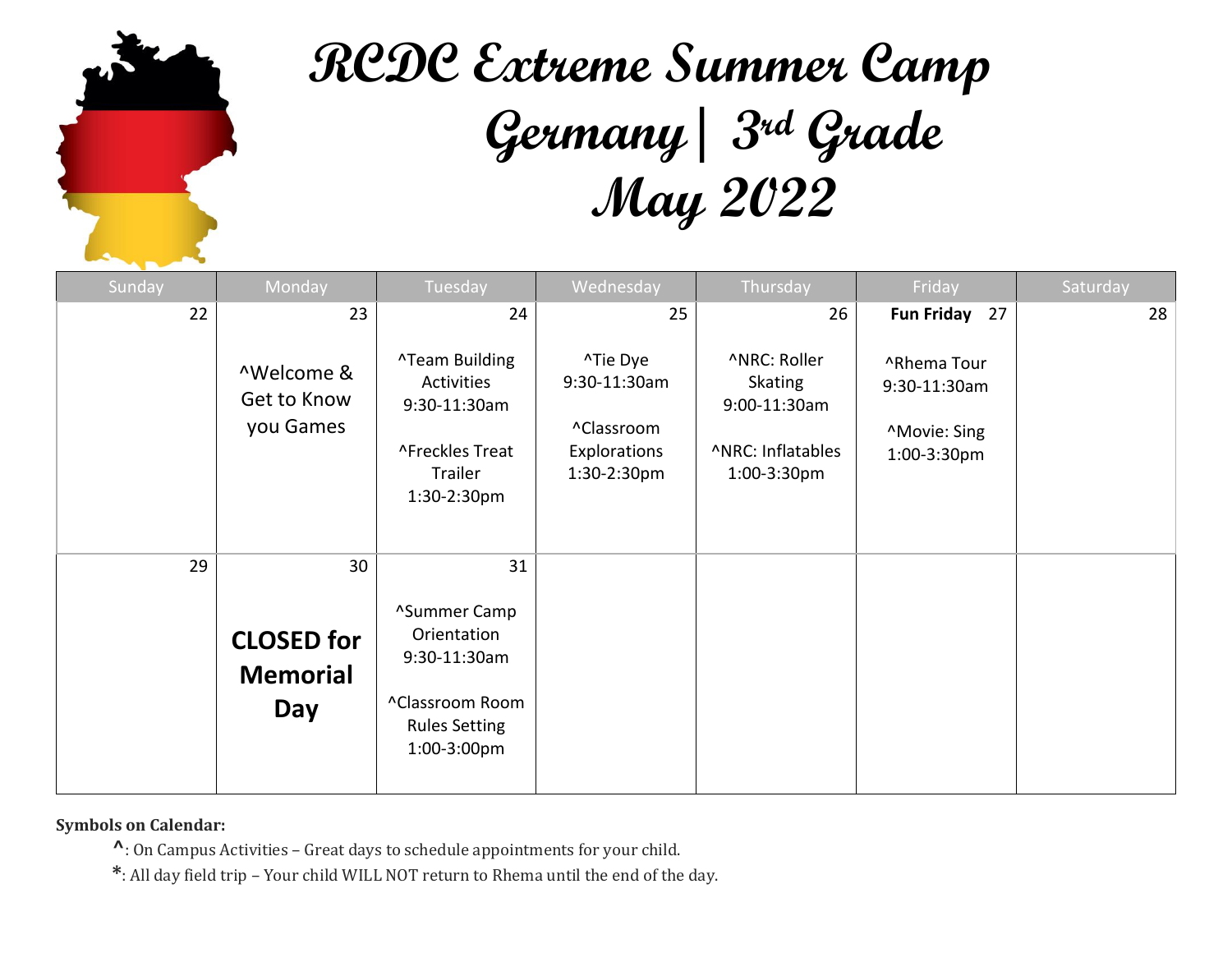#### **RCDC Extreme Summer Camp Germany: 3 rd Grade June 2022**



| <b>Sun</b> | <b>Mon</b>                                                                                                                                    | <b>Tue</b>                                                                          | <b>Wed</b>                                                                                                  | <b>Thu</b>                                                                                                             | Fri                                                                                                               | Sat            |
|------------|-----------------------------------------------------------------------------------------------------------------------------------------------|-------------------------------------------------------------------------------------|-------------------------------------------------------------------------------------------------------------|------------------------------------------------------------------------------------------------------------------------|-------------------------------------------------------------------------------------------------------------------|----------------|
|            |                                                                                                                                               |                                                                                     | $\mathbf{1}$<br>Sieling Park Splash Pad<br>9:00-12:00pm<br><sup>^</sup> Crooked Oak Studios<br>12:30-3:30pm | $\overline{2}$<br>Tulsa Zoo<br>8:00am-3:00pm                                                                           | Fun Friday 3<br><b>ADino Games and Dance</b><br>Party<br>9:30-12:00pm<br>^Movie: Sing 2<br>1:00-3:30pm            | $\overline{4}$ |
| 5          | 6<br><sup>^</sup> Soccer Shots<br>9:00-11:00am<br>^Class Country<br>Introduction<br>1:00-3:00pm                                               | $\overline{7}$<br>^Soccer Shots<br>9:00-11:00am<br>Aim High Academy<br>12:30-3:30pm | 8<br>^Soccer Shots<br>9:00-11:00am<br>Bentley Park & Splash<br>Pad<br>12:30-3:30pm                          | 9<br>^Soccer Shots<br>9:00-11:00am<br>Sky Zone<br>12:30-3:30pm                                                         | Fun Friday 10<br>^Soccer Shots<br>$9:00-11:00$ am<br><sup>^</sup> Movie: Peter Rabbit 2<br>1:00-3:30pm            | 11             |
| 12         | $\overline{13}$<br>^Character Building<br>Assembly<br>9:30-11:00am<br>^Character Building &<br><b>Class Country Activities</b><br>1:00-3:00pm | 14<br><b>BA History Museum</b><br>9:00-11:00am<br>Andy B's<br>12:30-4:00pm          | 15<br>Leisure Park Splash Pad<br>9:00-12:00pm<br>^NRC: Roller Skating<br>1:00-3:00pm                        | 16<br>Ink's Shaved Ice<br>9:45-11:30am<br>Bounce U<br>12:30-3:00pm                                                     | <b>Fun Friday</b><br>17<br>PAJAMA DAY!!!!!<br>^ Birthday Bash<br>9:00-11:30am<br>^Movie: Boss Baby<br>1:00-3:30pm | 18             |
| 19         | 20<br>^Character Building<br>Assembly & Activities<br>9:30-11:30am<br>^Character Building &<br><b>Class Country Activities</b><br>1:00-3:00pm | 21<br>All Sports Mini Golf<br>9:00-12:00pm<br>Braum's Ice Cream<br>1:00-3:00pm      | 22<br><b>AWater Inflatables</b><br>9:30-11:00am<br><b>Not Your Grandma's</b><br>Cupcakes<br>1:15-3:00pm     | 23<br>*Discovery Lab<br>8:30-12:00pm<br>OK Aquarium<br>12:30-3:30pm                                                    | Fun Friday 24<br>^Chilll Day<br>9:00-11:30am<br>^Movie: Boss Baby: Family<br><b>Business</b><br>1:00-3:00pm       | 25             |
| 26         | 27<br>New Orleans Square:<br>Movie Theater<br>8:30-12:30pm<br>^Character Building<br>Assembly<br>$1:00-3:00$ pm                               | 28<br>*Fort Gibson<br><b>Historic Site</b><br>$9:00-2:30$ pm                        | 29<br>Bentley Park Splash Pad<br>9:00-11:30am<br>^NRC Roller Skating<br>1:30-3:00pm                         | 30<br>^Character Building &<br><b>Class Country Activities</b><br>9:00-12:30pm<br>Georgia's Art Studio<br>12:30-3:30pm |                                                                                                                   |                |

**Symbols on Calendar: ^**: On Campus Activities | **\***: All day field trip | Early Drop Off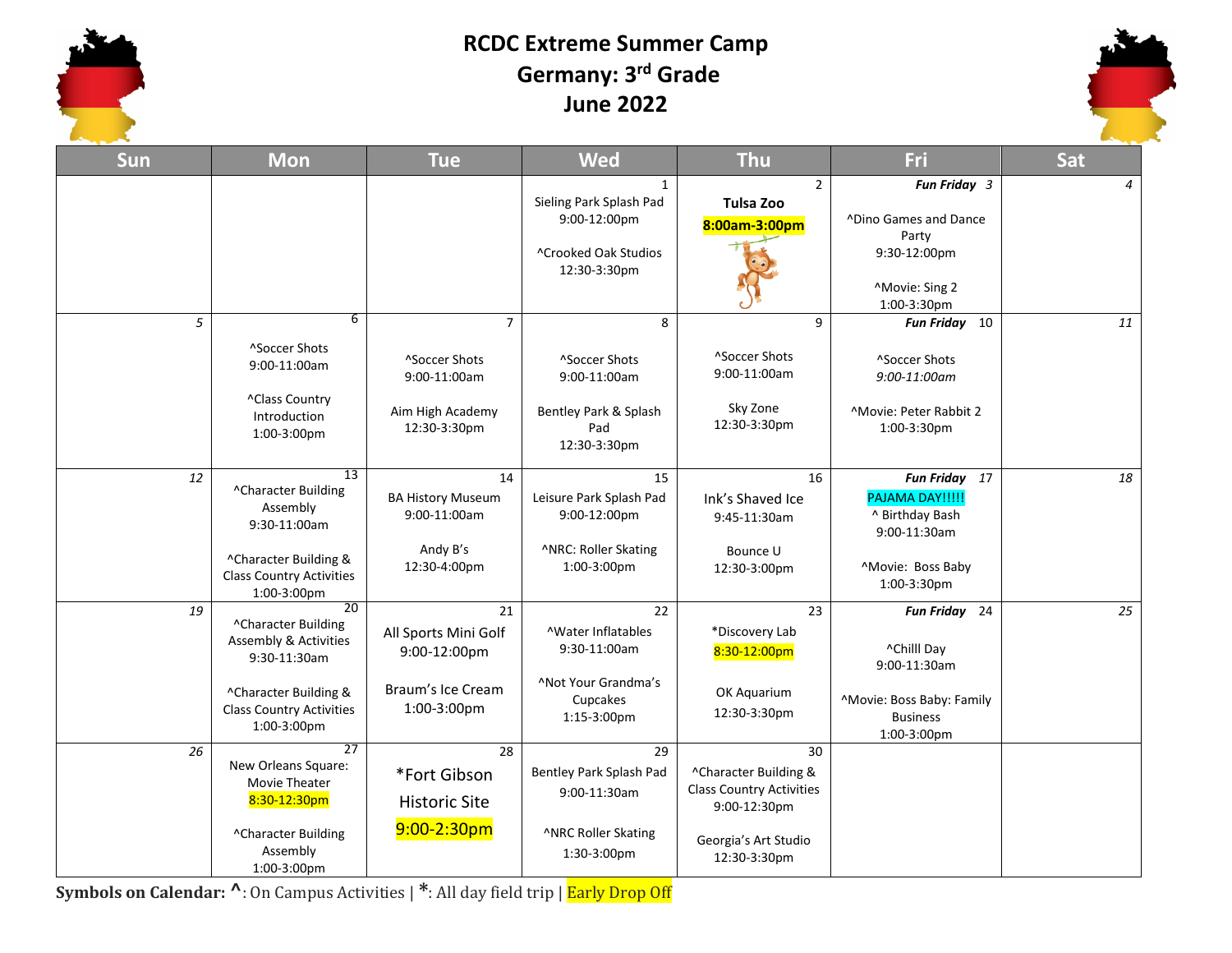

### **RCDC Extreme Summer Camp Germany: 3 rd Grade July 2022**



| Sun                      | Mon                                                      | Tue                            | Wed                      | Thu                              | Fri                          | Sat            |
|--------------------------|----------------------------------------------------------|--------------------------------|--------------------------|----------------------------------|------------------------------|----------------|
|                          |                                                          |                                |                          |                                  | Fun Friday 1                 | $\overline{2}$ |
|                          |                                                          |                                |                          |                                  | ^Olympic Games Prep          |                |
|                          |                                                          |                                |                          |                                  | 9:30-11:30am                 |                |
|                          |                                                          |                                |                          |                                  | ^Movie: Trading Post         |                |
|                          |                                                          |                                |                          |                                  | 2:30-3:00pm                  |                |
| 3                        | 4                                                        | 5                              | 6                        | $\overline{7}$                   | Fun Friday 8                 | 9              |
|                          | <b>Closed for</b>                                        | ^Olympic Games                 | ^Olympic Water Games     | ^Olympic Games                   | ^Olympic Closing             |                |
| <b>ON CAMPUS ALL</b>     | Independence                                             | Opening Ceremony &             | 9:30-3:00pm              | 9:30-3:00pm                      | Ceremony<br>9:00-11:30am     |                |
| <b>WEEK!</b> Wear Tennis |                                                          | Games<br>9:30-3:00pm           | ^Freckles Treat Trailer  |                                  |                              |                |
| <b>Shoes</b>             | Day!                                                     |                                | 1:30-2:00pm              |                                  | ^Movie: Ron Gone Wrong       |                |
| 10                       | 11                                                       | 12                             | 13                       | 14                               | 1:00-3:00pm<br>Fun Friday 15 | 16             |
|                          | ^Character Building                                      | Oiler's Ice Rink               | Sieling Park Splash Pad  | <b>Tulsa Botanic Gardens</b>     |                              |                |
|                          | Assembly<br>9:30-11:00am                                 | 8:15-12:00pm                   | 9:00-12:00pm             | 8:30-12:00pm                     | Chill Day                    |                |
|                          |                                                          |                                |                          |                                  | 9:30-11:30am                 |                |
|                          | ^Character Building &<br><b>Class Country Activities</b> | <b>^Freckles Treat Trailer</b> | <b>Animal Encounter</b>  | Go Ballistic                     | Movie: Encanto               |                |
|                          | 1:00-3:00pm                                              | 1:30-3:30pm                    | 1:30-3:00pm              | 12:30-4:00pm                     | 1:30-3:00pm                  |                |
| 17                       | 18                                                       | 19                             | 20                       | 21                               | Fun Friday 22                | 23             |
|                          | ^Character Building<br>Assembly                          | *Urban Air                     | *Wheels & Thrills        | *Honor Heights Park              |                              |                |
|                          | 9:30-11:00am                                             | 9:00-3:00pm                    | 8:00-11:30am             | 10:00-1:00pm                     | ^Christmas In July           |                |
|                          | ^Character Building &                                    |                                |                          |                                  |                              |                |
|                          | <b>Class Country Activities</b><br>1:00-3:00pm           |                                | *Leisure Park Splash Pad | *Five Civilized Tribes<br>Museum |                              |                |
|                          |                                                          |                                | 11:30-3:30pm             | 1:00-4:00pm                      | Pajama Day                   |                |
|                          |                                                          |                                |                          |                                  |                              |                |
| 24                       | 25                                                       | 26                             | 27                       | 28                               | Fun Friday 29                | 30             |
|                          | ^Character Building                                      | *Jasmine Moran                 | Bentley Park Splash Pad  | *Main Event                      | ^Chill Day                   |                |
|                          | Assembly<br>9:30-11:00am                                 |                                | 9:00-12:00pm             | 10:00-4:00pm                     | 9:00-11:30am                 |                |
|                          | ^Character Building &                                    | Museum                         |                          |                                  | ^Movie: A Dolphin's          |                |
|                          | <b>Class Country Activities</b>                          | $7:30 - 5:00pm$                | ^Go Stuffed              |                                  | Tale                         |                |
|                          | 1:00-3:00pm                                              |                                | 1:00-3:30pm              |                                  | 1:00-3:00pm                  |                |
|                          |                                                          |                                |                          |                                  |                              |                |

**Symbols on Calendar: ^**: On Campus Activities | **\***: All day field trip | Early Drop Off |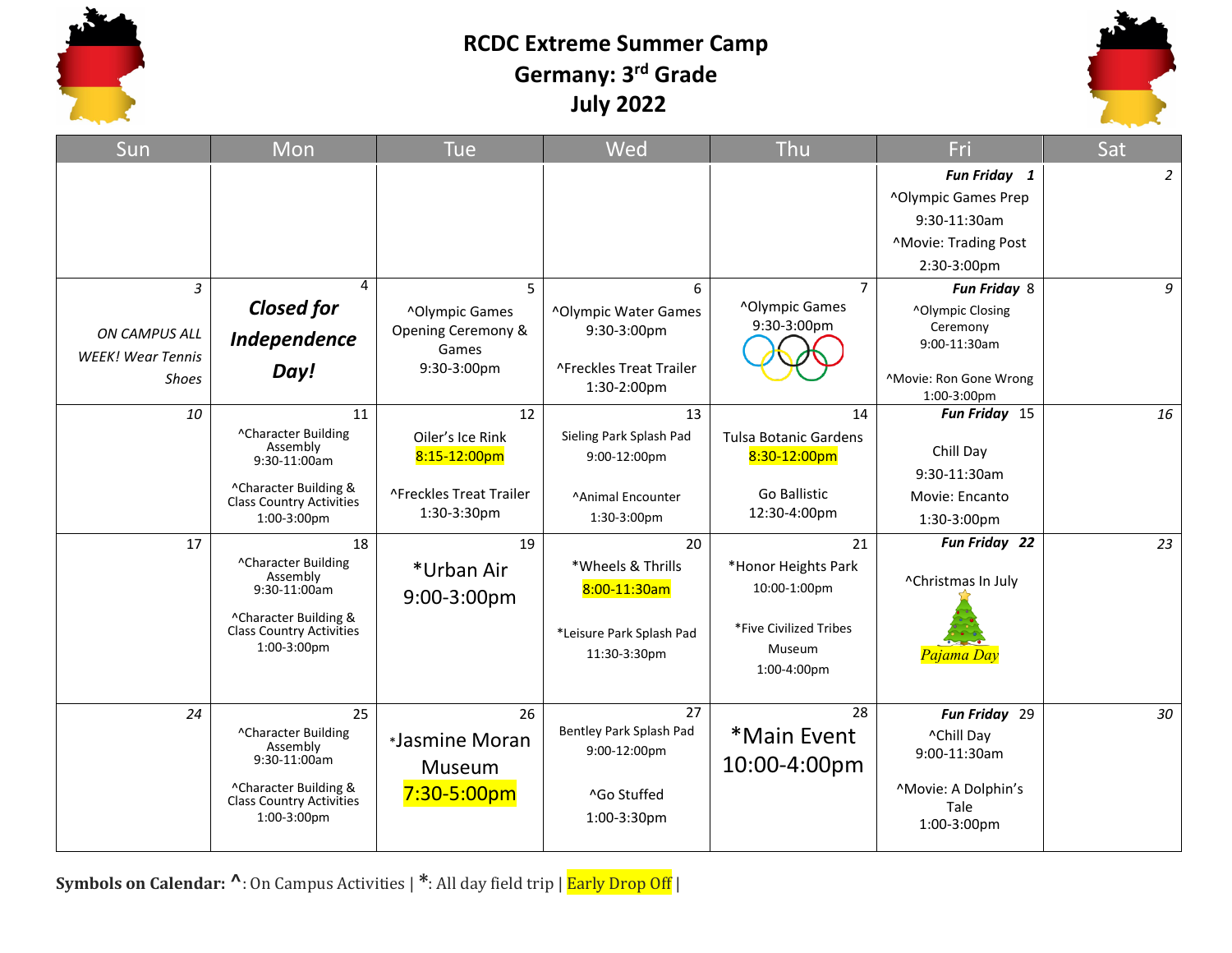

### **RCDC Extreme Summer Camp Germany 3rd Grade August 2022**



| Sun            | Mon                                                                                                                                        | <b>Tue</b>                                                                                                     | Wed                                                                                       | Thu                                                                                        | Fri                                                                                             | Sat |
|----------------|--------------------------------------------------------------------------------------------------------------------------------------------|----------------------------------------------------------------------------------------------------------------|-------------------------------------------------------------------------------------------|--------------------------------------------------------------------------------------------|-------------------------------------------------------------------------------------------------|-----|
| 31             | $\mathbf{1}$<br>^Character Building<br>Assembly<br>9:30-11:00am<br>^Character Building &<br><b>Class Country Activities</b><br>1:00-3:00pm | $\overline{2}$<br>New Orleans Square<br>Theatre<br>8:30-12:30pm<br>^Parent Showcase<br>Practice<br>1:30-3:00pm | 3<br>Jackson Park Splash Pad<br>9:00-12:00pm<br>^Freckles Treat<br>Trailer<br>1:30-3:00pm | 4<br>^Parent Showcase<br>Practice & Prep<br>9"30-11:00am<br>Chuck-E Cheese<br>11:00-3:00pm | Fun Friday 5<br>^Parent Showcase<br>Practice<br>9:30-11:00am<br>^Parent Showcase<br>3:00-4:00pm | 6   |
| $\overline{7}$ | 8<br>^Character Building<br>Assembly<br>9:30-11:00am<br>^Character Building &<br><b>Class Country Activities</b><br>1:00-3:00pm            | 9<br><b>^Canvas Painting</b><br>9:30-11:00am<br>^Game Day<br>1:30-3:00pmn                                      | 10<br><b>AWater Inflatables</b><br>8:30-11:00am<br><b>^Trading Post</b><br>1:00-2:30pm    | 11<br><b>^BACK TO SCHOOL</b><br><b>BASH</b><br>9:30-2:30pm                                 | Fun Friday 12<br>^Crafting Fun<br>9:00-11:30am<br>^Movie: A Dolphin's<br>Tale 2<br>1:00-3:00pm  | 13  |
| 14             | 15<br>^Chill Day With<br>Friends                                                                                                           | 16<br>^NRC Fun Day<br>9:00-12:00pm<br>^Snow Cones<br>1:30-2:30pm                                               | 17<br><b>NWater Wars</b><br>9:30-11:00am<br>^Books & Forts<br>1:30-3:00pm                 | 18<br><b>^Kickball Games</b><br>9:30-11:00am<br>^Game Wars<br>1:30-3:00pm                  | 19<br>^Classroom Fun<br>9:30-11:00am<br>^Movie: Kid's Choice<br>1:30-3:00pm<br>*PJ DAY!!!       | 20  |
| 21             | 22<br>^Chill Day With<br>Friends                                                                                                           | 23<br>^Last Day of Camp!<br><b>^Outdoor Games</b><br>9:30-11:00am<br>^Movie: Kid's Choice<br>1:30-3:00pm       | 24<br><b>Broken Arrow</b><br>$1st$ Day of<br><b>School</b>                                | 25                                                                                         | 26                                                                                              | 27  |